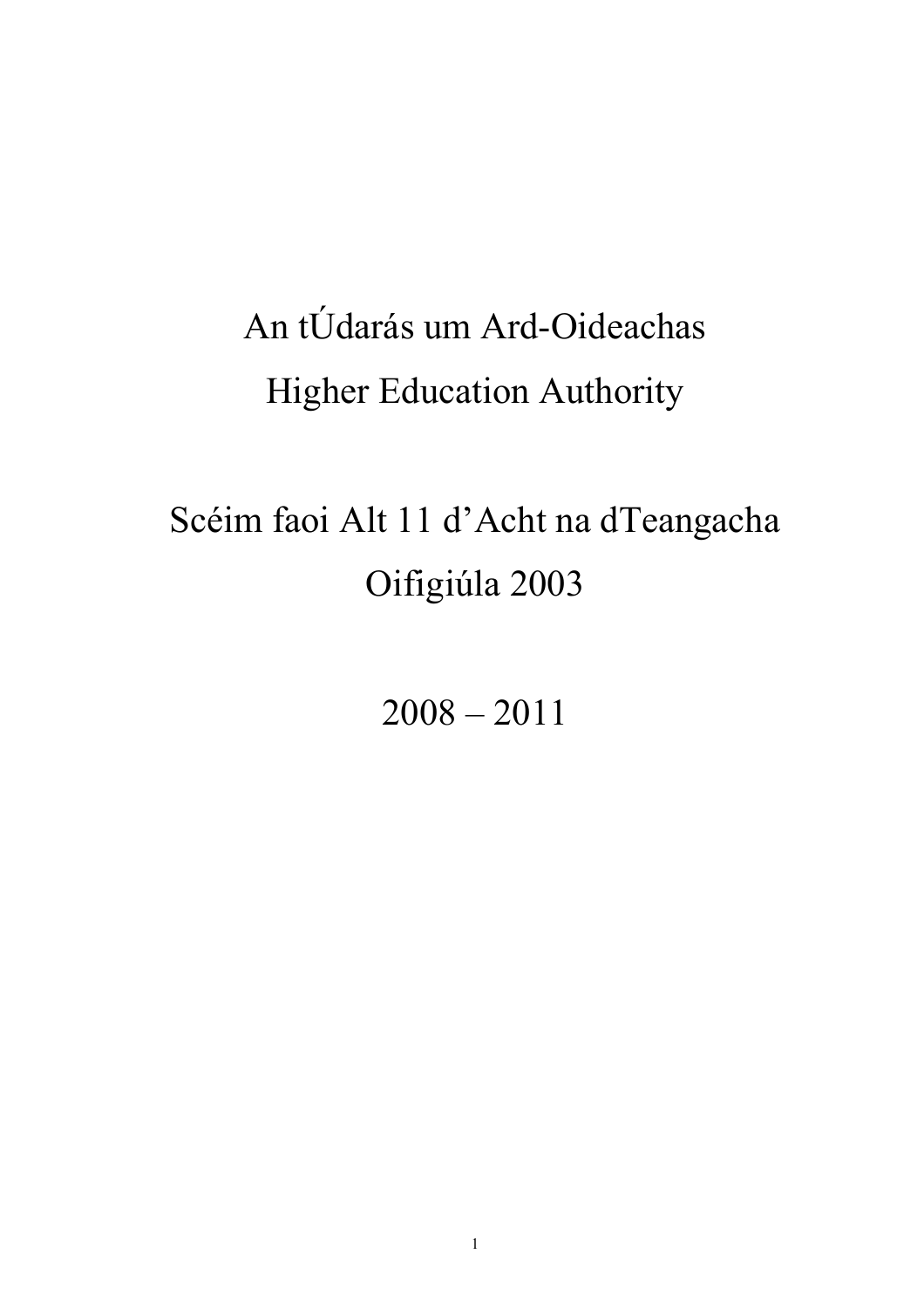## CAIBIDIL 1 RÉAMHRÁ AGUS CÚLRA

| Ullmhú na Scéime                                          |   |
|-----------------------------------------------------------|---|
| Dáta tosaithe na Scéime                                   |   |
| Forbhreathnú ar Sheirbhísí an n tÚdaráis um Ard-Oideachas | h |
| Próiseas Comhairliúcháin                                  |   |
| Fachtóirí ag a mbeidh tionchar ar an Scéim                |   |

# CAIBIDIL 2 SOLÁTHAR SEIRBHÍSÍ ÚAO

| Inniúlachtaí Reatha      |  |
|--------------------------|--|
| Feabhsuithe Beartaithe   |  |
| Seirbhís do Chustaiméirí |  |

## CAIBIDIL 3 FORBAIRT FOIRNE

| <b>CHAPTER 4 MONATÓIREACHT AGUS ATHBHREITHNIÚ</b>                                   |  |
|-------------------------------------------------------------------------------------|--|
| turas staidéir ar an nGaeltacht iomchuí                                             |  |
| Cúrsaí Foirmeálta don Fhoireann a sholáthraíonn seirbhísí trí Ghaeilge le tacaíocht |  |
| Clár Feasachta Teanga                                                               |  |

## CAIBIDIL 5 POIBLIÚ NA SCÉIME 19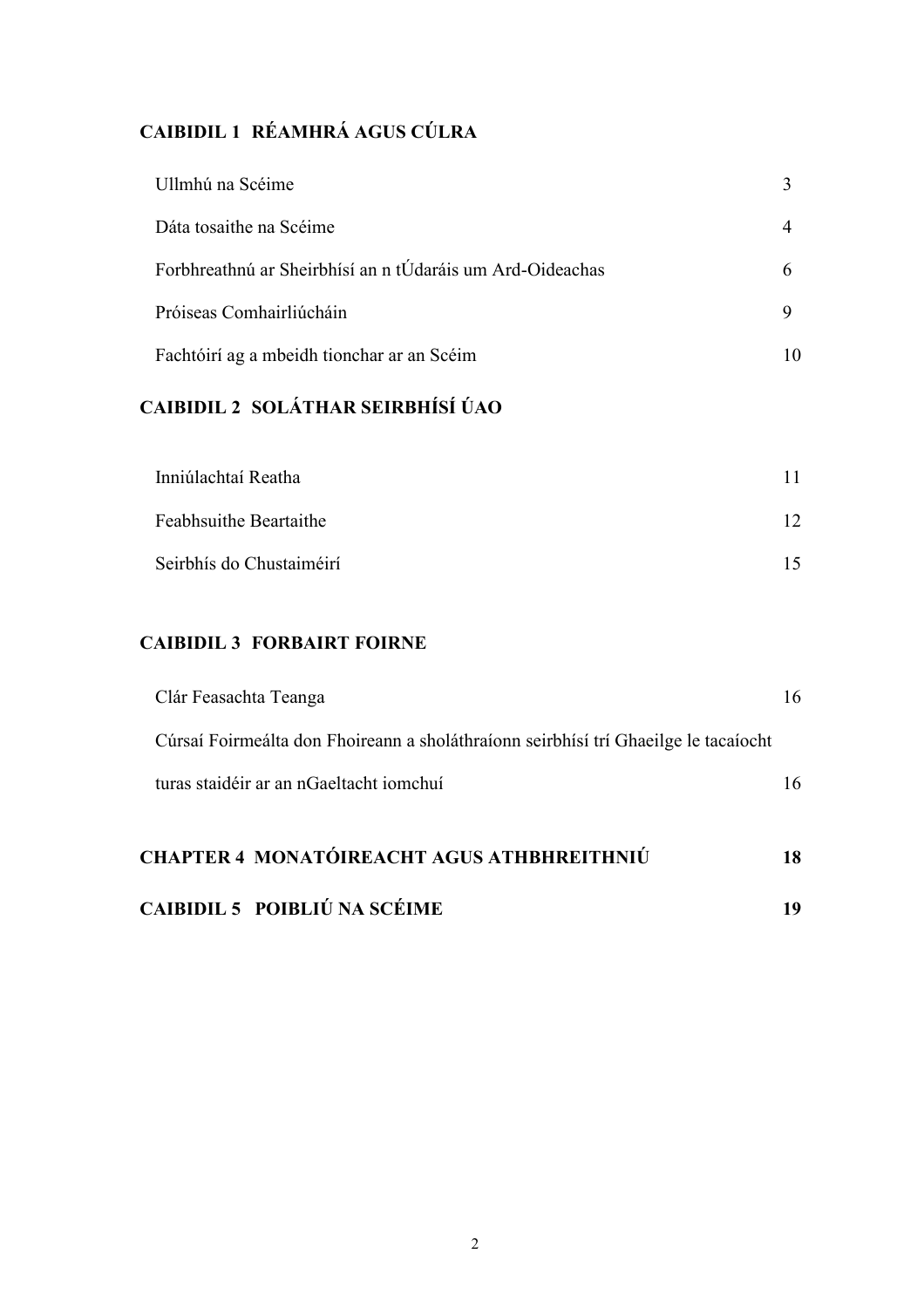# Caibidil 1 Réamhrá agus Cúlra

#### Ullmhú na Scéime

Is é an príomhchuspóir atá ag Acht na dTeangacha Oifigiúla 2003 ("an tAcht") ná a chinntiú go mbeadh soláthar níos fearr agus caighdeán níos airde de sheirbhísí poiblí ar fáil trí Ghaeilge. Déantar iarracht le hAcht na dTeangacha Oifigiúla feidhm reachtach a thabhairt, fad a bhaineann sé le soláthar seirbhísí poiblí, d'Airteagal 8 den Bhunreacht mar a leanas:

- Ós í an Ghaeilge an teanga náisiúnta is í an phríomhtheanga oifigiúil í
- Glactar leis an Sacs-Bhéarla mar theanga oifigiúil eile
- Ach féadfar socrú a dhéanamh le dlí d'fhonn ceachtar den dá theanga a bheith ina haonteanga le haghaidh aon ghnó nó gnóthaí oifigiúla ar fud an Stáit ar fad nó in aon chuid de.

Tá foráil in Alt 11 d'Acht na dTeangacha Oifigiúla do chomhlacht poiblí ag réiteach scéime reachtúil ag sonrú na seirbhísí sin dá chuid atá ar intinn ag an gcomhlacht poiblí a sholáthar:

- Trí mheán na Gaeilge amháin
- Trí mheán an Bhéarla amháin, agus
- Trí mheán na Gaeilge agus trí mheán an Bhéarla

Agus na beartais atá le glacadh ag an gcomhlacht lena chinntiú go ndéanfaidh an comhlacht soláthar ar aon tseirbhís nach bhfuil ar fáil trí mheán na Gaeilge a chur ar fáil trí mheán na Gaeilge.

Agus an scéim á réiteach, tá an ÚAO tar éis ceann a thógáil de na Treoirlínte reachtúla a d'eisigh an tAire Gnóthaí Pobail, Tuaithe agus Gaeltachta de réir fhorálacha ailt 12 d'Acht na dTeangacha Oifigiúla, 2003.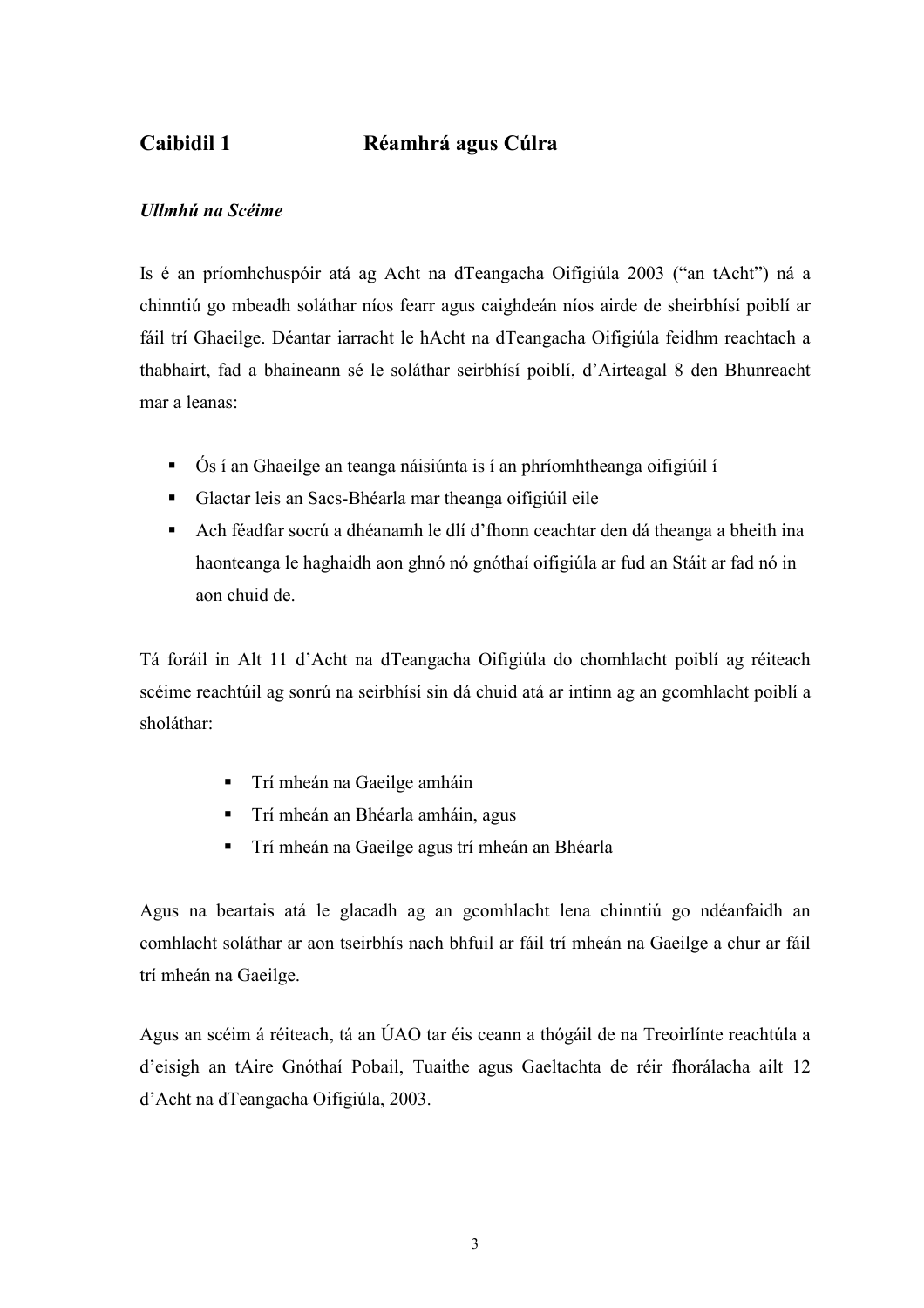#### Dáta tosaithe na Scéime

Tá an Scéim seo daingnithe ag an Aire Gnóthaí Pobail, Tuaithe agus Gaeltachta. Tosófar ar an Scéim seo ar an 1 Meitheamh 2008 agus fanfaidh sí i bhfeidhm do thréimhse trí bliana ón dáta seo nó go dtí go ndearbhaíonn an tAire Scéim nua de bhun Alt 15 den Acht, cibé acu is túisce.

Daingníonn an scéim seo tiomantas an ÚAO tacú leis an nGaeilge faoi mar atá leagtha amach in -

#### a) Acht ÚAO 1971

"I bhforfheidhmiú a fheidhmeanna, ba chóir go mbeadh na cuspóirí náisiúnta maidir le hathbhunú na Gaeilge agus caomhnú agus forbairt an chultúir náisiúnta ar intinn ag an Údarás i gcónaí agus go ndéanfaidh sé gach iarracht na cuspóirí sin a bhaint amach." $l$ 

#### b) Acht na hOllscoileanna 1997

"Go gcuirfí teangacha oifigiúla an Stáit chun cinn, le ceann ar leith á thógáil de chaomhnú, cur chun cinn agus úsáid na Gaeilge agus de chaomhnú agus cur chun cinn chultúir éagsúla na hÉireann."<sup>2</sup>

#### c) Plean Seirbhíse Ardchaighdeáin do Chustaiméirí 2005

"Tá an tÚdarás tiomanta a oibleagáidí faoi Acht na dTeangacha Oifigiúla 2003 a chomhlíonadh. Ach go háirithe déanfaimid:

- Freagra a thabhairt i nGaeilge ar chomhfhreagras a fhaightear i nGaeilge
- Ár dtuarascáil bhliantúil agus príomhcháipéisí polasaí a fhoilsiú i nGaeilge agus mBéarla

 1 Acht an tÚdarás um Ard Oideachas 1971, Alt. 4

<sup>&</sup>lt;sup>2</sup> Acht na nOllscoileanna 1997, alt 12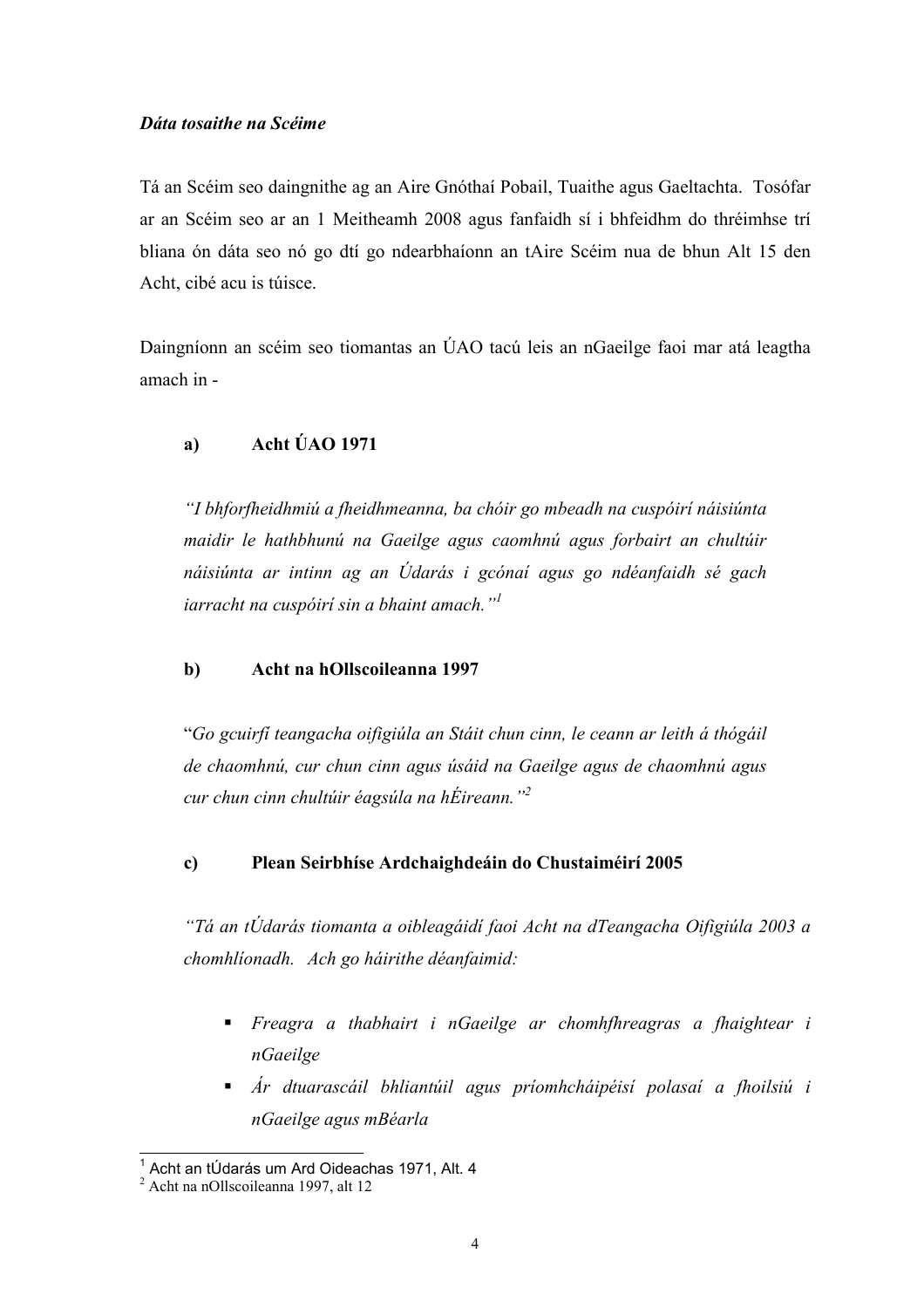An oiread ábhair agus is féidir a fhoilsiú i nGaeilge ar ár suíomh gréasáin

Freastlóidh an tÚdarás ar dhaoine a bhíonn i mbun a ngnó trí mheán na Gaeilge ach é a iarraidh. Beidh foireann dátheangach ar fáil le freagra a thabhairt i nGaeilge ar chomhfhreagras nó ar fhiosruithe teileafóin. Oifigeach Gaeilge: Gearóid Ó Súilleabháin."<sup>3</sup>.

Tá ról lárnach ag an ÚAO i dtacú le múineadh agus cur chun cinn úsáid na Gaeilge in institiúidí ardoideachais. Tríd an gcroídheontas tacaíochta athfhillteach a sholáthraítear do sholáthar foirne agus acmhainní le cúrsaí i nGaeilge a mhúineadh d'fhochéimithe agus d'iarchéimithe.

Ó 1998, tá soláthar ar leith curtha ar fáil ag an ÚAO chun tacú le húsáid níos mó a bhaint as an nGaeilge i measc foirne agus mac léinn. Tá fócas an chistiúcháin seo dírithe ach go háirithe ar:

- Tacaíocht a thabhairt do sholáthar cúrsaí trí mheán na Gaeilge seachas cúrsaí Gaeilge
- Tacaíocht a thabhairt do bhreis úsáide as an nGaeilge i measc foirne agus mac léinn
- Tacaíocht a thabhairt d'athfhoilsiú téacsanna atá as cló chomh maith le hábhair eile múinteoireachta

Tá páirt lárnach ag an ÚAO freisin i dtacú le hiarchéimithe sciliúla a sholáthar chun freastal ar riachtanais earcaíochta an AE agus ghníomhaireachtaí eile i gcomhthéacs an chinnidh an Ghaeilge a shonrú mar theanga oifigiúil agus oibre den Aontas.

Glacann an scéim leis na seirbhísí atá ar fáil faoi láthair trí Ghaeilge mar bhonn tosaithe. Tá réimsí ina gcuirfear feabhas sa todhchaí ar sheirbhís a sholáthraíonn an ÚAO aitheanta sa scéim.

 3 Plean Seirbhíse Ardchaighdeáin (2005), l. 15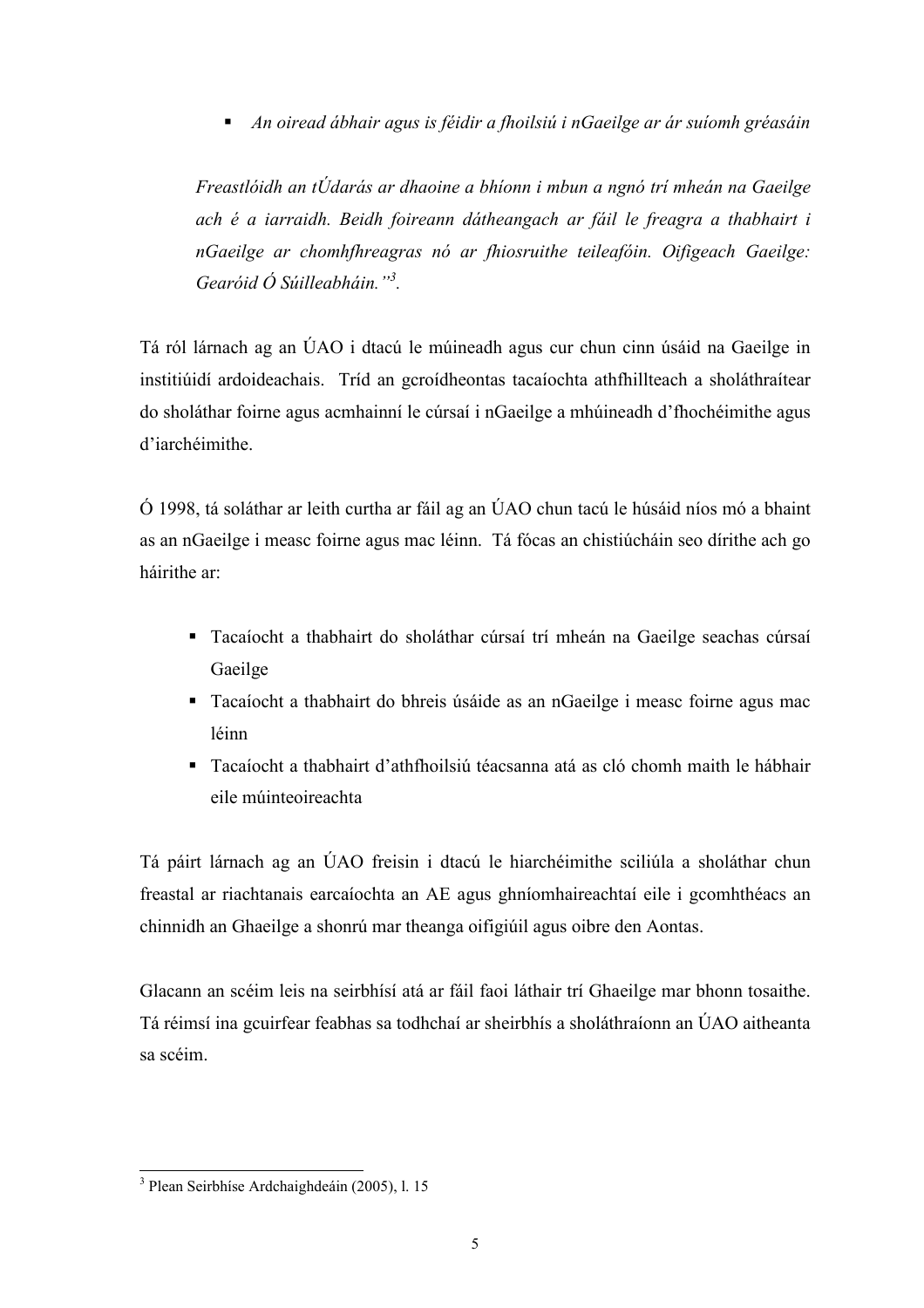Tugann an scéim aird ar:

- an t-éileamh bunúsach atá ar sheirbhísí ar leith i nGaeilge i gcomhthéacs soláthair dhearfaigh
- Na hacmhainní, ar a n-áirítear acmhainní daonna agus airgeadais, agus an acmhainn an cumas teanga atá riachtanach a fhorbairt agus rochtain a bheith air.

Tá soláthar sa scéim freisin do mheasúnú leanúnach ar an éileamh ar sheirbhísí i nGaeilge.

#### Forbhreathnú ar Sheirbhísí an Údaráis um Ard-Oideachas

#### Misean

Is é misean an Údaráis um Ard-Oideachas (ÚAO) ceannaireacht a thabhairt i bhforbairt polasaí don earnáil agus comhairle a tairiscint don Aire Oideachais agus Eolaíochta ar pholasaí a bheidh réamhghníomhach agus fianaisebhunaithe. Mar thacadóir le hardoideachas, cuirfidh an ÚAO chun cinn na buntáistí agus na riachtanais a bhaineann leis d'oiread agus is féidir den phobal. Cuirfidh an ÚAO, trí chistiúchán agus mheicníochtaí eile, le forbairt earnála ardoideachais a mbeadh cáil uirthi maidir le múinteoireacht, foghlaim agus taighde ardchaighdeáin; atá freagrach do gach páirtí leasmhar, do mhic léinn agus dá dtuismitheoirí, don fhoireann, don phobal agus don Rialtas agus a chuireann go hiomlán le riachtanais shóisialta agus eacnamaíochta trí ilghnéitheacht soláthair.

#### Feidhmeanna an ÚAO

Bunaíodh an tÚdarás um Ard-Oideachas (ÚAO) faoin Acht an Údaráis um Ard-Oideachas, 1971 leis na feidhmeanna ginearálta seo a leanas:

- cur chun cinn forbartha an aird-oideachais;
- cabhrú le comhordú infheistíocht an Stáit san ardoideachas agus moltaí a ullmhú dá leithéid d'infheistíocht;
- cur chun cinn tuisceana ar luach ardoideachais agus taighde;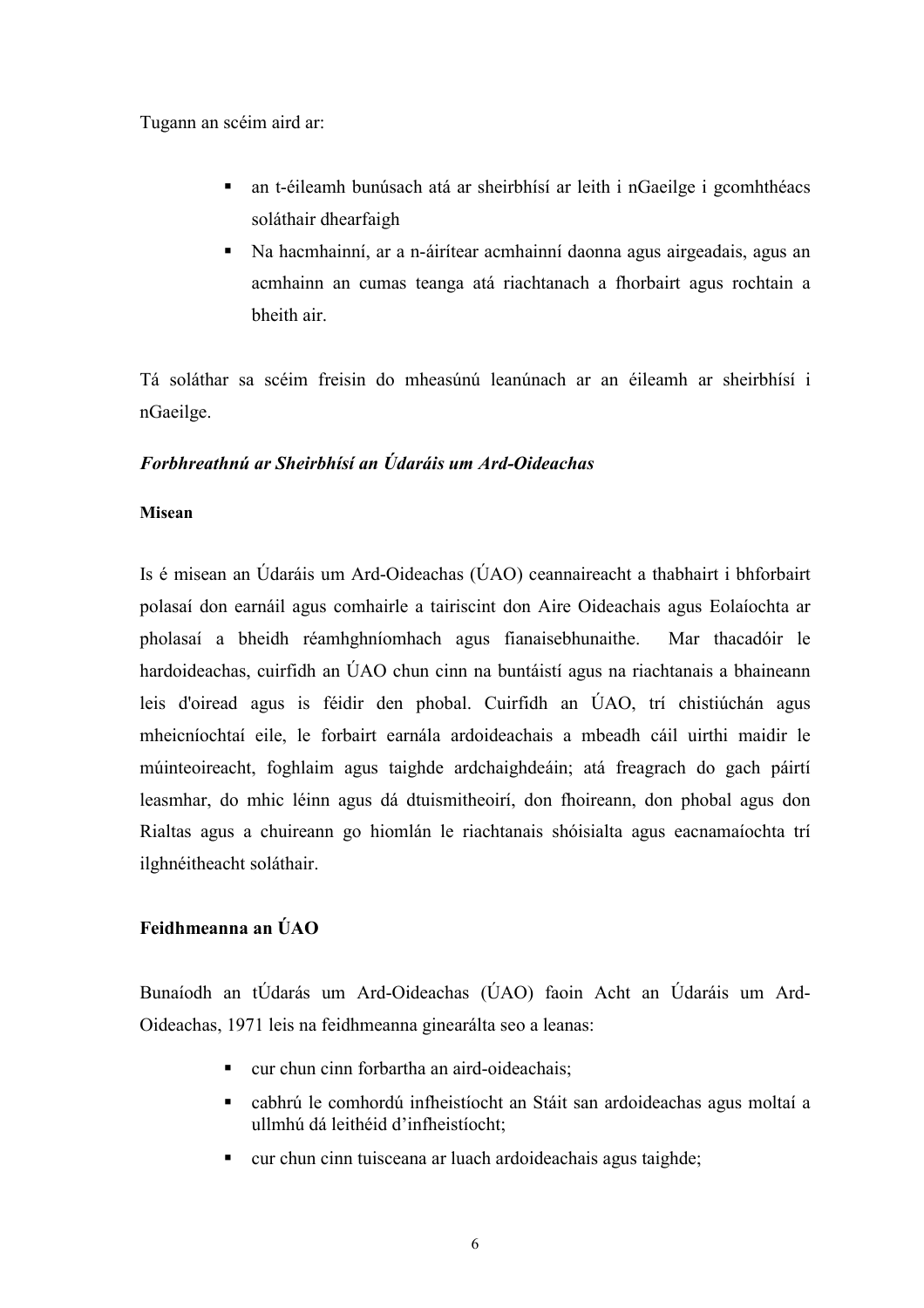- comhionannas deise a chur chun cinn san ardoideachas:
- daonlathú a chur chun cinn i struchtúr an ardoideachais.

#### Ina theannta sin, tá na feidhmeanna sonracha seo a leanas aige:

- comhairle a thabhairt don Aire maidir leis an ngá atá le hinstitiúidí nua ardoideachais a bhunú, ar a nádúr agus a bhfoirm, agus ar chéimeanna reachtacha maidir lena mbunú (nó maidir le hinstitiúidí atá ann);
- athbhreithniú leanúnach a dhéanamh ar an éileamh agus ar an ngá atá le hardoideachas;
- moltaí a dhéanamh don Aire ar sholáthar ionad mac léinn agus an chothroime idir institiúidí;
- moltaí a dhéanamh maidir le soláthar airgeadais Stáit d'ardoideachas agus do thaighde, maidir le tréimhsí reatha nó sa todhchaí;
- ag tionscain agus ag déanamh staidéar ar fhadhbanna ardoideachais agus taighde agus foilsiú na dtuarascálacha ar a leithéid de staidéir, agus
- íocaíochtaí a dhéanamh le hinstitiúidí ardoideachais as airgead a sholáthraíonn an tOireachtas, pé méid a shocraíonn an tÚdarás agus faoi réir pé coinníollacha a cheapann an tÚdarás a bheith oiriúnach.

Leithdháileann an ÚAO cistí athfhillteacha caipitil ar na hinstitiúidí seo a leanas:

- Coláiste na hOllscoile, Baile Átha Cliath
- An Coláiste Ollscoile, Corcaigh
- Ollscoil Náisiúnta na hÉireann, Gaillimh
- Ollscoil Náisiúnta na hÉireann, Má Nuad.
- Ollscoil Bhaile Átha Cliath, Coláiste na Tríonóide.
- Ollscoil Luimnigh
- **•** Ollscoil Chathair Bhaile Átha Cliath
- Coláiste Mhuire Gan Smál, Luimneach (maoinithe trí OL)
- Coláiste Phádraig, Droim Conrach, Baile Átha Cliath (maoinithe trí OCBÁC)
- **Institiúid Mater Dei, Baile Átha Cliath (maoinithe trí OCBÁC)**
- Coláiste San Aingeal, Sligeach (maoinithe trí ONÉG)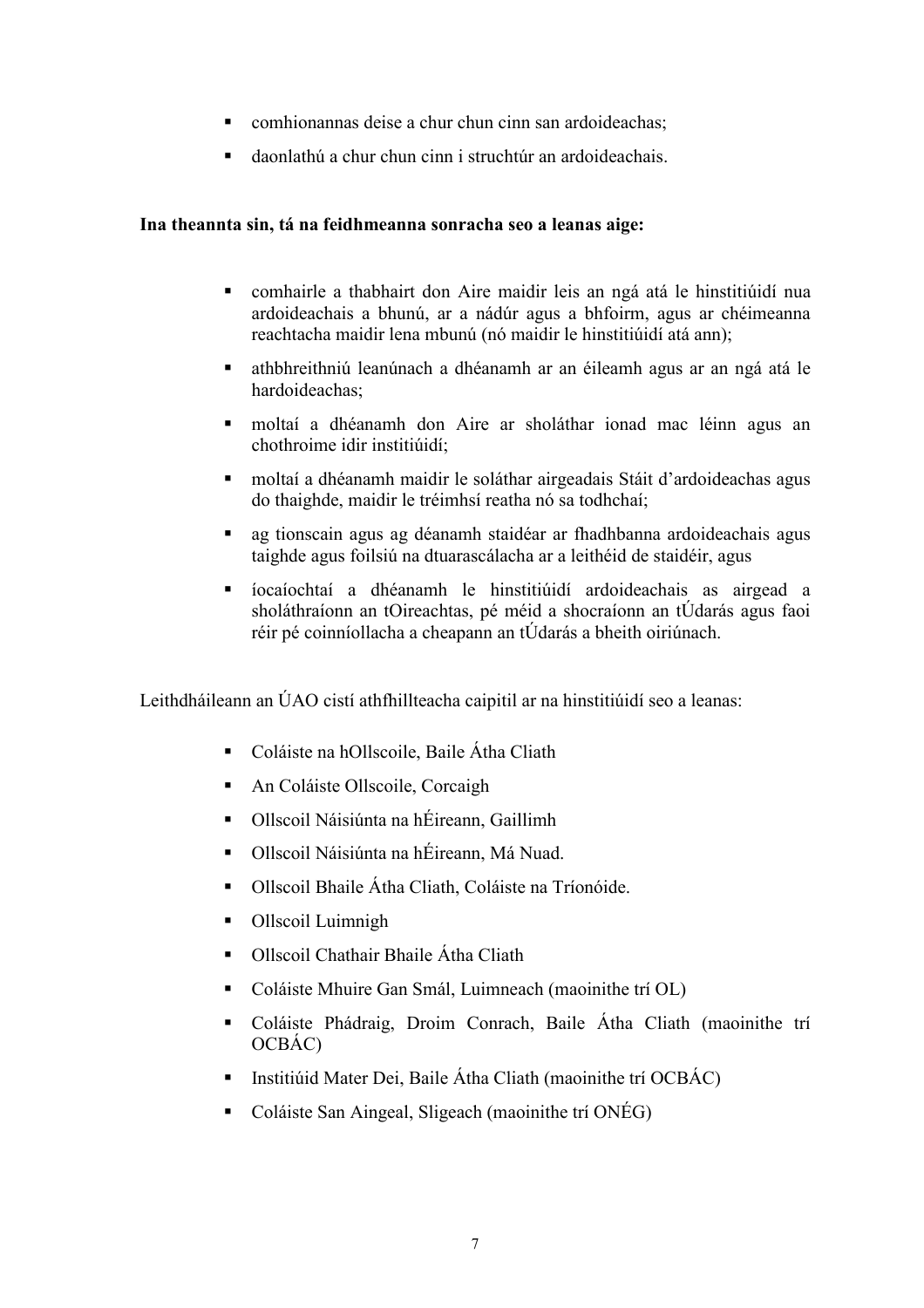### Institiúidí Teicneolaíochta <sup>4</sup>

- Institiúid Teicneolaíochta Bhaile Átha Luain
- Institiúid Teicneolaíochta Chorcaí
- Institiúid Teicneolaíochta Bhaile Átha Cliath
- Institiúid Ealaíne, Deartha agus Teicneolaíochta Dhún Laoghaire
- Institiúid Teicneolaíochta Dhún Dealgan
- Institiúid Teicneolaíochta na Gaillmhe is Mhaigh Eo
- Institiúid Teicneolaíochta, Baile Bhlainséir
- Institiúid Teicneolaíochta, Ceatharlach
- Institiúid Teicneolaíochta, Tamhlacht
- Institiúid Teicneolaíochta, Trá Lí
- Institiúid Teicneolaíochta Leitir Ceanainn
- Institiúid Teicneolaíochta Luimnigh
- **Institiúid Teicneolaíochta Phort Láirge**

#### agus na hinstitiúidí sonraithe seo a leanas:

- An Coláiste Náisiúnta Ealaíne is Deartha
- Acadamh Ríoga na hÉireann
- Coláiste Ríoga na Máinlia in Éirinn

Déanann an ÚAO bainistiú ar an gClár do Thaighde in Institiúidí Tríú Leibhéal (CTITL), an Clár Taighde Thuaidh-Theas; agus Ciste Nuálaíochta Straitéisí. Tá an Oifig Náisiúnta do Chothromas Rochtana ar an Ardoideachas suite san ÚAO agus is é an ÚAO an ghníomhaireacht náisiúnta/pointe teagmhála do réimse clár oideachasúil an Aontais Eorpaigh (AE) ar a n-áirítear Clár um Fhoghlaim ar Feadh an tSaoil; Tempus; agus Próiseas Bologna.

Tá 18 ball páirtaimseartha san ÚAO (ní mór ar a laghad seachtar ball acadúil agus seachtar ball nach acadóirí iad a bheith ann) agus Cathaoirleach páirtaimseartha a cheapann an Rialtas ar chomhairle an Aire Oideachais agus Eolaíochta.

 4 Tháinig na hITanna faoi chúram oibriúcháin an ÚAO in 2007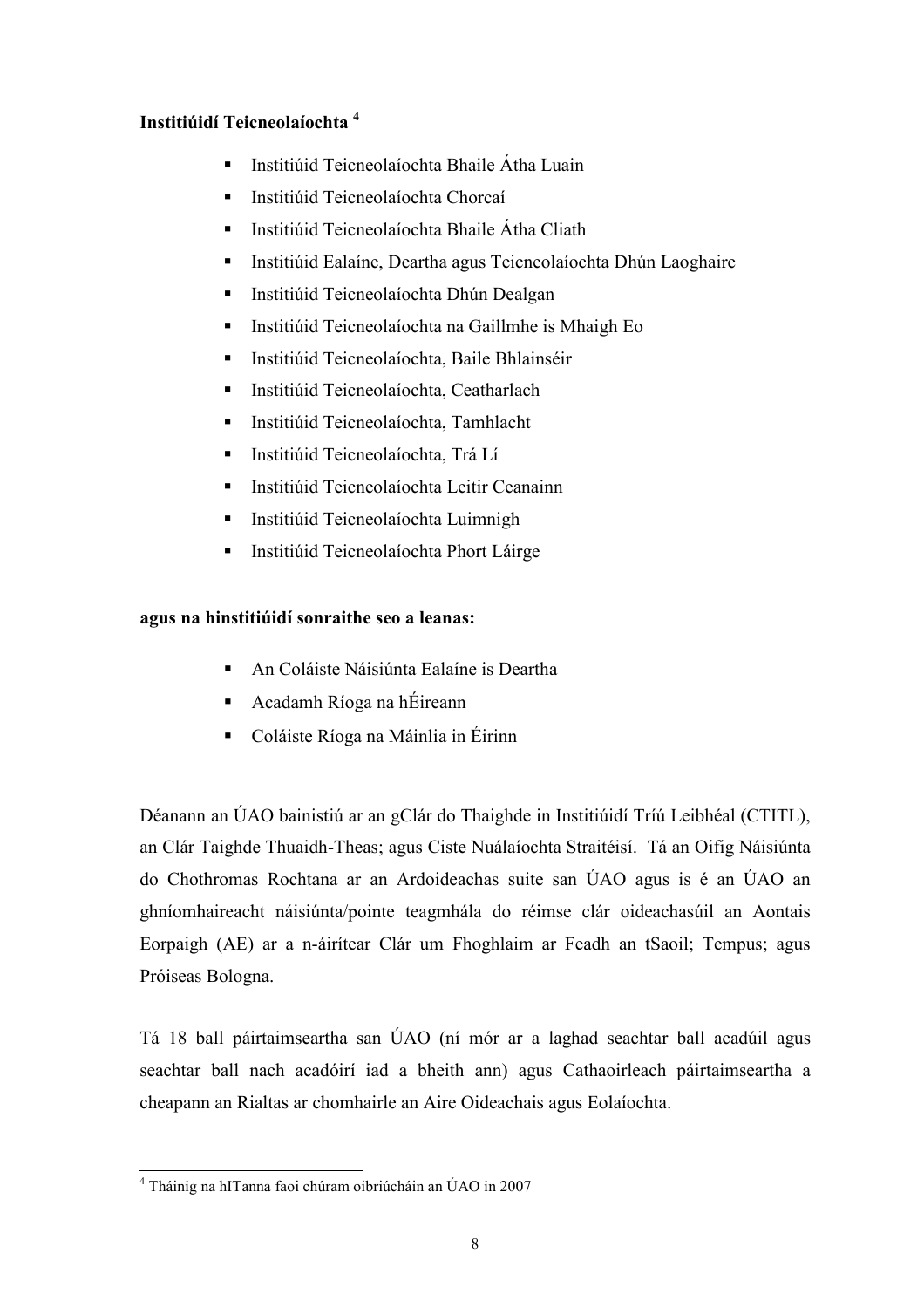#### Tá Coiste Feidhmiúcháin lánaimseartha foirne 70 ball ag an ÚAO.

### Tosaíochtaí Straitéiseacha an ÚAO<sup>5</sup>

Tá trí phríomhréimse gníomhaíochta ag baint le misean an ÚAO:

- 1 Pleanáil Comhairle Pholasaí
- 2 Cistiúchán agus Cuntasacht
- 3 Tacaíocht

Is eilimint lárnach í earnáil fhuinniúil ardoideachais agus taighde inár bhforbairt mar shochaí, forbairt eacnamaíochta san áireamh. Is eochair í d'fhorbairt daoine agus dá gcumas a n-acmhainn a bhaint amach. Toisc a thábhachtaí atá ardoideachas agus taighde agus i bhfianaise na rólanna forbartha, comhairleacha agus cistiúcháin an ÚAO, tá tábhacht náisiúnta agus idirnáisiúnta ag baint le hobair an ÚAO.

Ar na páirtithe leasmhara san ardoideachas agus taighde tá an Rialtas, Ranna Rialtais, institiúidí ardoideachais, mic léinn, an fhoireann, tuismitheoirí, gníomhaireachtaí stáit, earnáil an phobail, na meáin, comhlachtaí gairmiúla agus gnó agus tionsclaíocht. Tá diminsean tábhachtach idirnáisiúnta ag baint le hobair an ÚAO agus oibríonn sé le Coimisiún na hEorpa, le comhghleacaithe sna ballstáit eile agus le roinnt eagraíochtaí idirnáisiúnta ar a bhfuil an ECFE, EOECNA agus Eurostat. Tá ról ag an ÚAO freisin i gcur chun cinn Próiseas Bologna.

Cé go bhfuil an sainchúram atá ar an ÚAO leathan, bíonn déileáil dhíreach aige le réimse de Ranna Rialtais agus leis an Roinn Oideachais agus Eolaíochta ach go háirithe, chomh maith le teagmháil beagnach laethúil leis na hinstitiúidí a luaitear ar leathanaigh 6-7 den dréachtscéim seo. Tá níos mó ná 170,000 mac léinn ann faoi láthair (lánaimseartha agus páirtaimseartha)<sup>6</sup> le méideanna éagsúla ó faoi bhun 500 mac léinn go dtí os cionn 20,000 agus tá timpeall 20,000 fostaithe mar fhoireann riaracháin agus tacaíochta san earnáil seo.

 5 Ráiteas Straitéiseach an ÚAO 2007-2010

<sup>6</sup> Forbhreathnú ar Iarratais agus Glacthaí ar Ard-Oideachas, ÚAO (2006) l. 4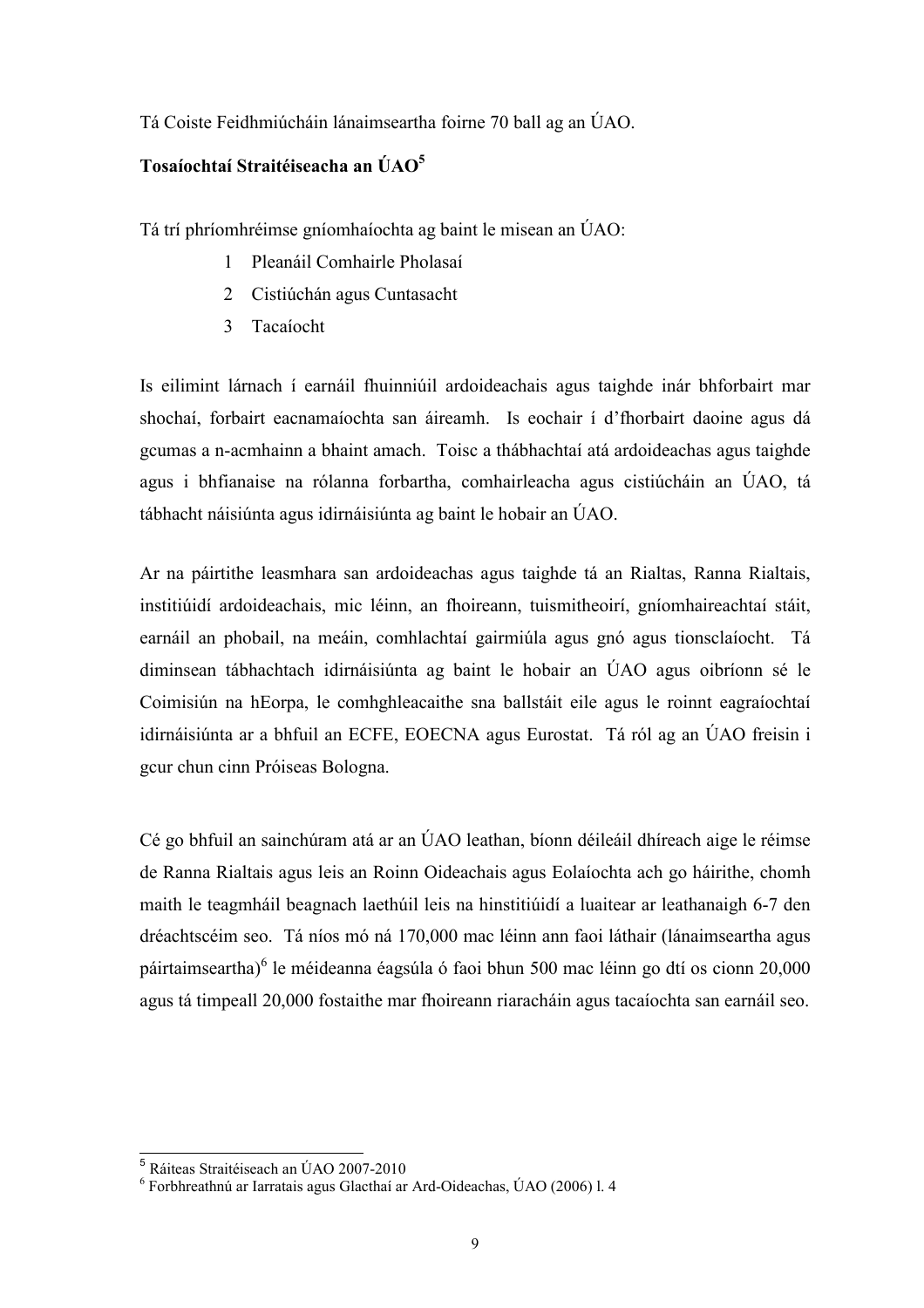#### Próiseas comhairliúcháin

Phoibligh an ÚAO ullmhúchán na scéime i ngach nuachtán náisiúnta agus ar an suíomh gréasáin. Fuarthas aighneachtaí ó 7 duine indibhidiúil/eagraíocht agus tá siad sin foilsithe anois ar an suíomh gréasáin ag www.hea.ie. Oibríonn an ÚAO go dlúth leis na hinstitiúidí agus cinntíonn an caidreamh leanúnach sin go mbíonn eolas maith ag an ÚAO ar a leasa agus a ngníomhaíochtaí i réimse na Gaeilge. In éineacht le croí-airgeadas buiséid a sholáthar, tá suim eile leithdháilte ag an ÚAO freisin do na hOllscoileanna agus na Coláistí Oideachais ó 1998 d'fhonn réimse seirbhísí a sholáthar i nGaeilge. Leithdháileadh €9.4m ar fad don tréimhse 1998-2006.

Cuireadh Feidhmeannas an ÚAO ar an eolas maidir le riachtanais Acht na dTeangacha Oifigiúla 2003 agus cuireadh grúpa oibre den fhoireann le chéile chun na himpleachtaí atá aige a scrúdú agus le moltaí iomchuí a dhéanamh le háireamh sa Dréachtscéim seo.

Is ó na hOllscoileanna, na meáin, ón bpobal agus ó Ranna Rialtais agus Gníomhaireachtaí Stáit is mó a bhíonn éileamh ar sheirbhísí trí Ghaeilge. Tá mórspéis i measc na foirne seirbhísí i nGaeilge a sholáthar. Mar sin féin tá teorainn leis an acmhainn atá ann faoi láthair le seirbhís chuimsitheach a sholáthar. Tá an leibhéal breisoiliúna atá ag teastáil á shocrú agus cuirfear clár oiriúnach oiliúna ar bun.

#### Dálaí a mbeidh tionchar acu ar an Scéim

#### (1) Dílárú

Táthar leis an ÚAO a dhílárú agus beidh oifig aige i mBaile Átha Luain. Ní féidir a dhéanamh amach ag an ama seo an féidir inniúlachtaí Gaeilge an ÚAO sa réimse seo a choimeád faoi na cúinsí seo. Tá baol ann go gcuirfidh dílárú isteach ar bhonn Gaeilge fhoireann riaracháin an ÚAO.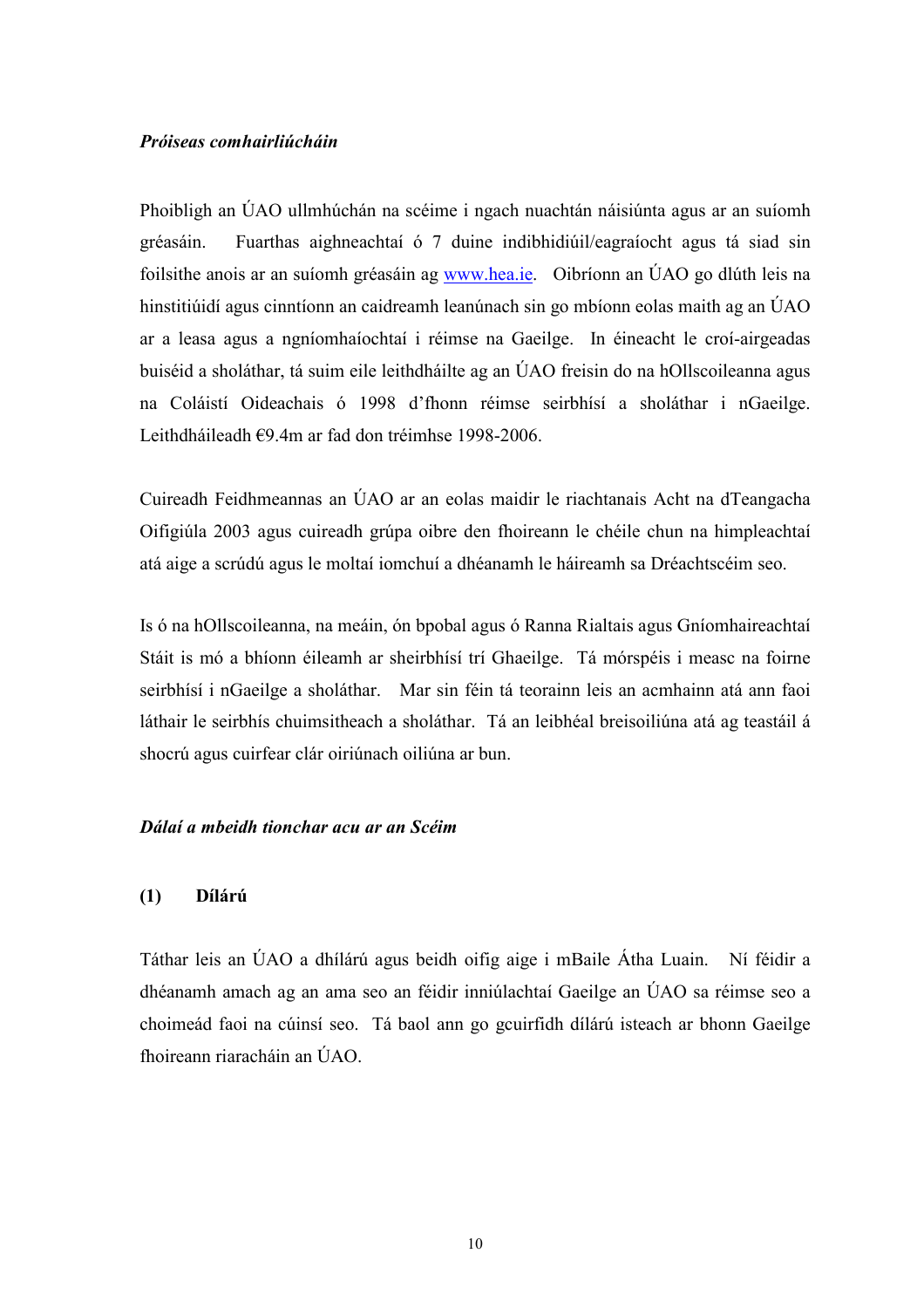#### (2) Earcú

Déanann an ÚAO earcú ar a fhoireann féin. Faoi láthair, níl inniúlacht sa Ghaeilge ina réamhriachtanas fostaíochta san eagraíocht. Mar sin féin cuireann an ÚAO in iúl go bhfuil eolas ar an nGaeilge inmhianaithe.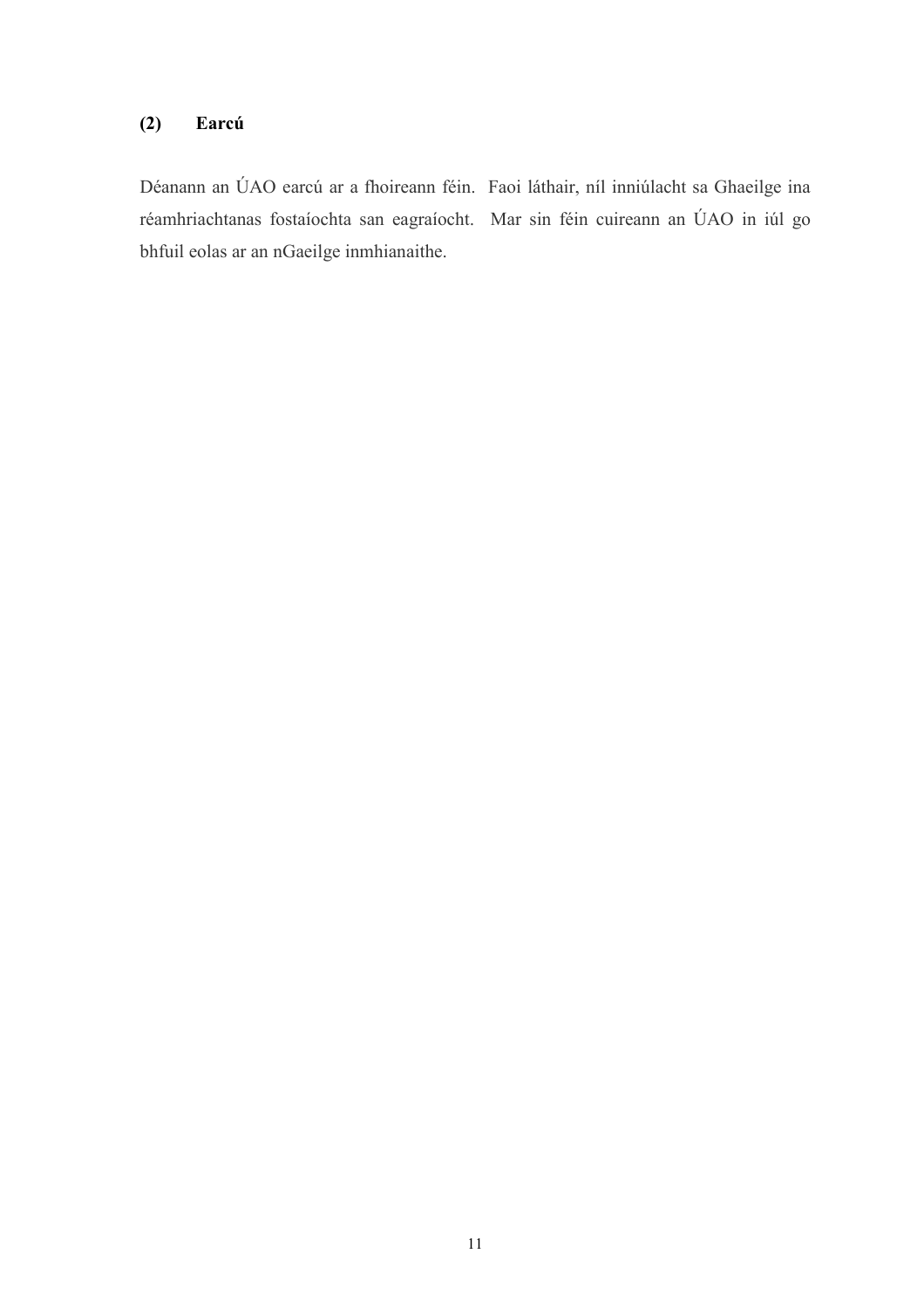## Caibidil 2 Soláthar Seirbhísí ÚAO

Leagann an chaibidil seo amach na seirbhísí Gaeilge atá ar fáil dár gcustaiméirí/páirtithe leasmhara agus na feabhsuithe atá beartaithe do thrí bliana na scéime. Ó bunaíodh é tá an ÚAO tar éis iarracht a dhéanamh timpeallacht dearfach agus tacúil a sholáthar do sholáthar seirbhísí trí mheán na Gaeilge.

Bhí baill foirne ar an bhFeidhmeannas i gcónaí inniúil ar ghnó an ÚAO a dhéanamh i nGaeilge. Maidir le ceisteanna a bhaineann le comharthaí, cinn litreach agus nithe eile a bhaineann le páipéarachas, bhí polasaí dátheangach ag an ÚAO riamh.

D'fhreagair an ÚAO i nGaeilge i gcónaí pé comhfhreagras a fuarthas i nGaeilge sa phost nó ar r-phost.

Tionóladh líon áirithe cruinnithe le hollscoileanna agus le hinstitiúidí ainmnithe i nGaeilge nuair ab fhéidir é.

Tá eolas i nGaeilge ar shuíomh gréasáin an ÚAO ar ghníomhaíochtaí na heagraíochta agus tá sé ar intinn cur leis an réimse seo sa tréimhse atá le teacht.

Níl oifig ag an ÚAO i nGaeltacht ná níl seirbhís á thairiscint a bhaineann le ceantair Ghaeltachta amháin.

#### Inniúlachtaí Reatha

#### a) Cláir Eorpacha

An Rannóg seo Gníomhaireacht Náisiúnta na hÉireann do roinnt clár de chuid an AE ar a n-áirítear an Clár um Fhoghlaim ar Feadh an tSaoil – Erasmus; Tempus agus Erasmus Mandus chomh maith le rannpháirtíocht i bPróiseas Bologna. Tá Gaeilge líofa ag Ceann an Roinne seo.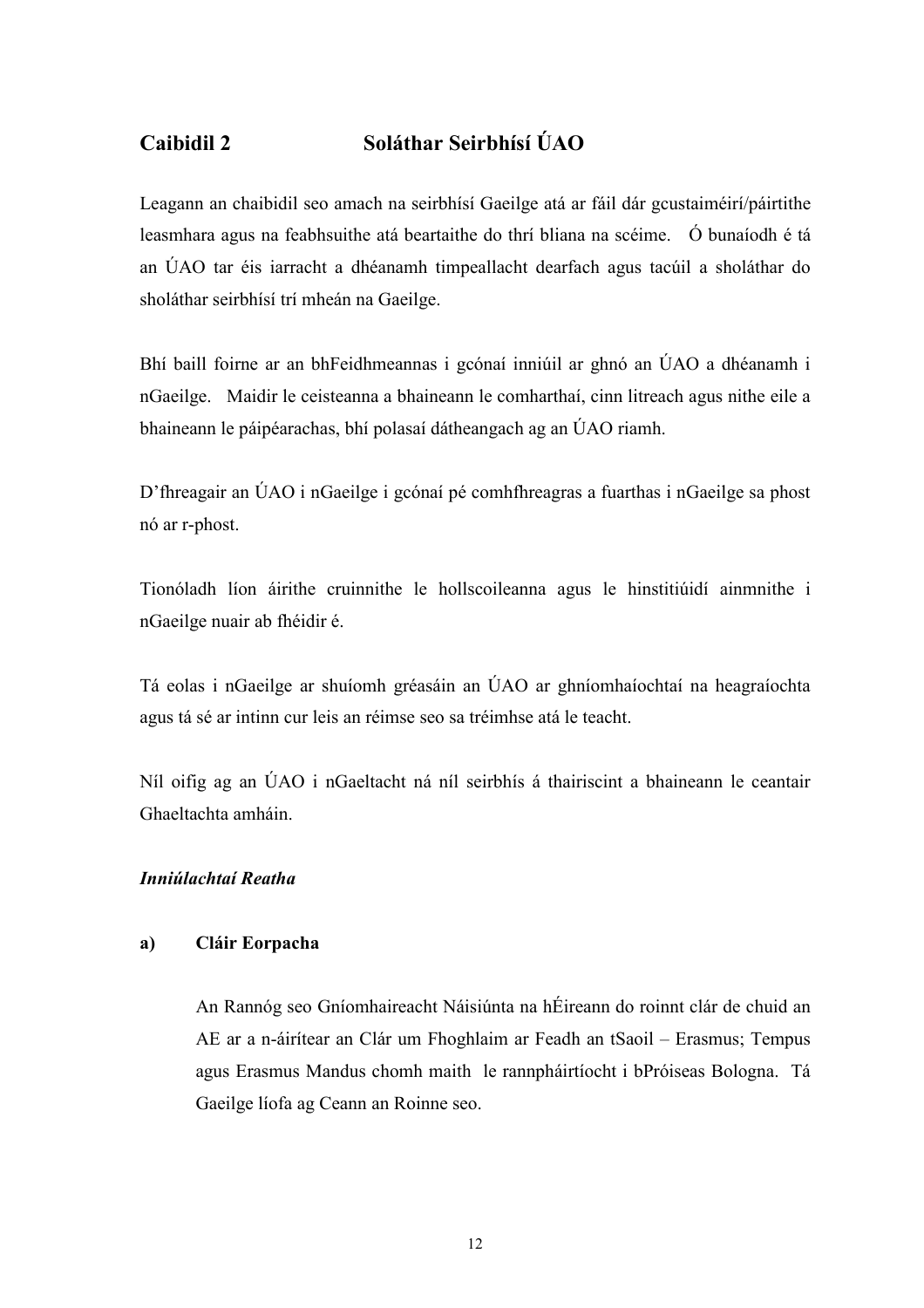#### b) Rannóg Faisnéise agus Gnóthaí Pobail

Déileáileann an Rannóg seo le riachtanais caidrimh poiblí agus cumarsáide (chomh maith le foilseacháin agus riarachán suímh gréasáin) an ÚAO. Tá an ÚAO i mbun ionad Cheannasaí Cumarsáide a líonadh agus sonraíodh go raibh eolas ar an nGaeilge inmhianaithe. Tá Cúntóir Riaracháin na Rannóige líofa sa Ghaeilge.

#### c) Rannóg Pleanála Polasaí

Déileáileann an Rannóg seo le comhairle agus anailís polasaí a ullmhú don ÚAO. Tá an t-anailísí sinsearach polasaí (atá ar iasacht faoi láthair leis an Oifig Náisiúnta do Chothromas Rochtana) líofa sa Ghaeilge.

#### d) Aonad Teicneolaíochta Faisnéise

Tá an Bainisteoir TF cumasach sa Ghaeilge.

#### Feabhsuithe Pleanáilte

Tá na feabhsuithe seo a leanas pleanáilte agus tá sonraí tugtha de na seirbhísí atá ar fáil i nGaeilge amháin, i nGaeilge agus i mBéarla agus i mBéarla.

#### I Seirbhís Fáiltithe/Teileafóin – Gaeilge agus Béarla – Céimnithe go deireadh na scéime

Soláthróidh an ÚAO seirbhís dátheangach fáiltithe le bheith comhlíonta i dtrí bliana. Déanfaidh an ÚAO deimhin de go dtabharfar ainm an ÙAO i nGaeilge agus i mBéarla faoi dheireadh tréimhse trí bliana; go mbeidh an fhoireann fháiltithe ar an eolas maidir le bunbheannú a dhéanamh i nGaeilge agus go mbeidh socruithe ann leis an bpobal a chur i dteagmháil go tapaidh le pé oifig nó oifigeach atá freagrach as an seirbhís atá ag teastáil a thairiscint trí Ghaeilge. Go dtí go mbaintear amach é trí oiliúint agus/nó earcaíocht míneoidh oibreoirí nach bhfuil Gaeilge acu an scéal go béasach agus déanfaidh siad tairiscint an glaoch a aistriú go cainteoir Gaeilge.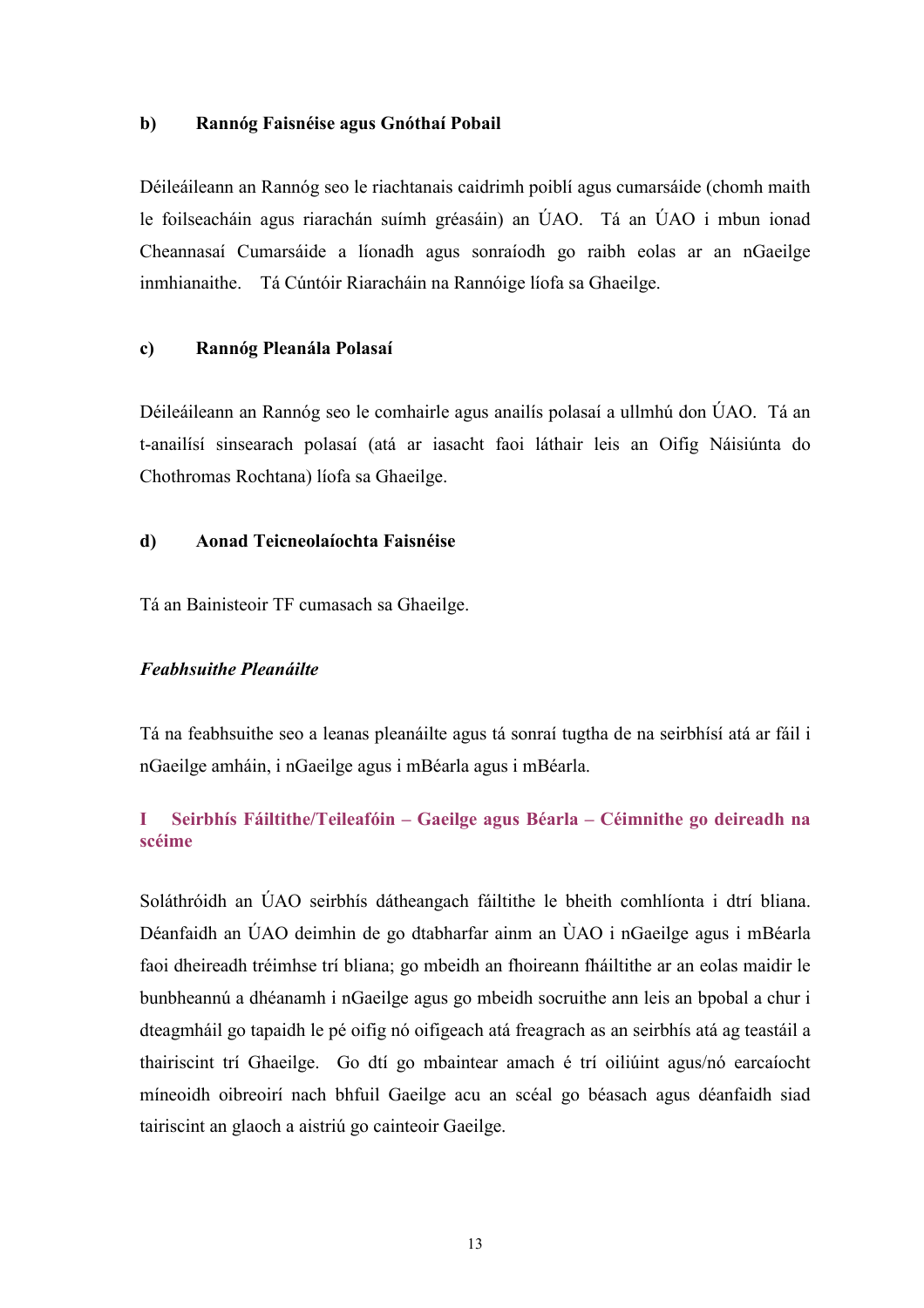Mura bhfuil fáil ar chainteoir Gaeilge atá ábalta déileáil leis an nglaoch, míneoidh an duine a fhaigheann an glaoch an cás go béasach agus déanfar deimhin de go gcuirfidh cainteoir Gaeilge glaoch ar ais ar an duine sin laistigh de lá amháin oibre.

Déanfar tiomsú ar eolaire inmheánach den fhoireann atá inniúil ar dhéileáil le ceisteanna trí Ghaeilge.

#### II Comhfhreagras/R-Phost – Gaeilge agus Béarla – ó am tosaithe na scéime

Tabharfaidh an ÚAO freagra i nGaeilge ar gach comhfhreagras a fhaightear i nGaeilge de réir fhorálacha ailt 9(2) den Acht.

#### III Faisnéis – Gaeilge agus Béarla - Leanúnach

Ó am go chéile eisíonn an ÚAO réimse doiciméad eolais ghinearálta ar a ghníomhaíochtaí m.sh. Bileoga Eolais ar ról an ÚAO, Treoir ar Thionscnaimh Rochtana; Tionscnaimh Cláir an AE. I gcás a leithéid d'fhoilseacháin, foilseofar leagan dátheangach laistigh den aon chlúdach amháin.

#### (i) Foilseacháin Chorparáideacha – Gaeilge agus Béarla

Faoi mar atá sa bhforáil faoi alt 10 den Acht, foilseofar Tuarascálacha Bliantúla an ÚAO; Ráitis Straitéiseacha; Cuntais Iniúchta agus Ráitis Airgeadais le chéile i nGaeilge agus i mBéarla laistigh den aon chlúdach amháin.

#### (ii) Taighde Coimisiúnaithe – Béarla amháin

Foilsíonn an ÚAO líon suntasach foilseachán bunaithe ar thaighde/anailís/measúnú coimisiúnaithe le tacú lena fheidhm maidir le comhairle a thabhairt ar pholasaí. Tá sé beartaithe go leanfar leis an gcineál foilseachán sin a fhoilsiú i mBéarla amháin. Nuair a bhaineann a leithéid d'fhoilseacháin leis an nGaeilge agus/nó le ceantair Ghaeltachta, foilseofar go dátheangach iad laistigh d'aon chlúdach amháin.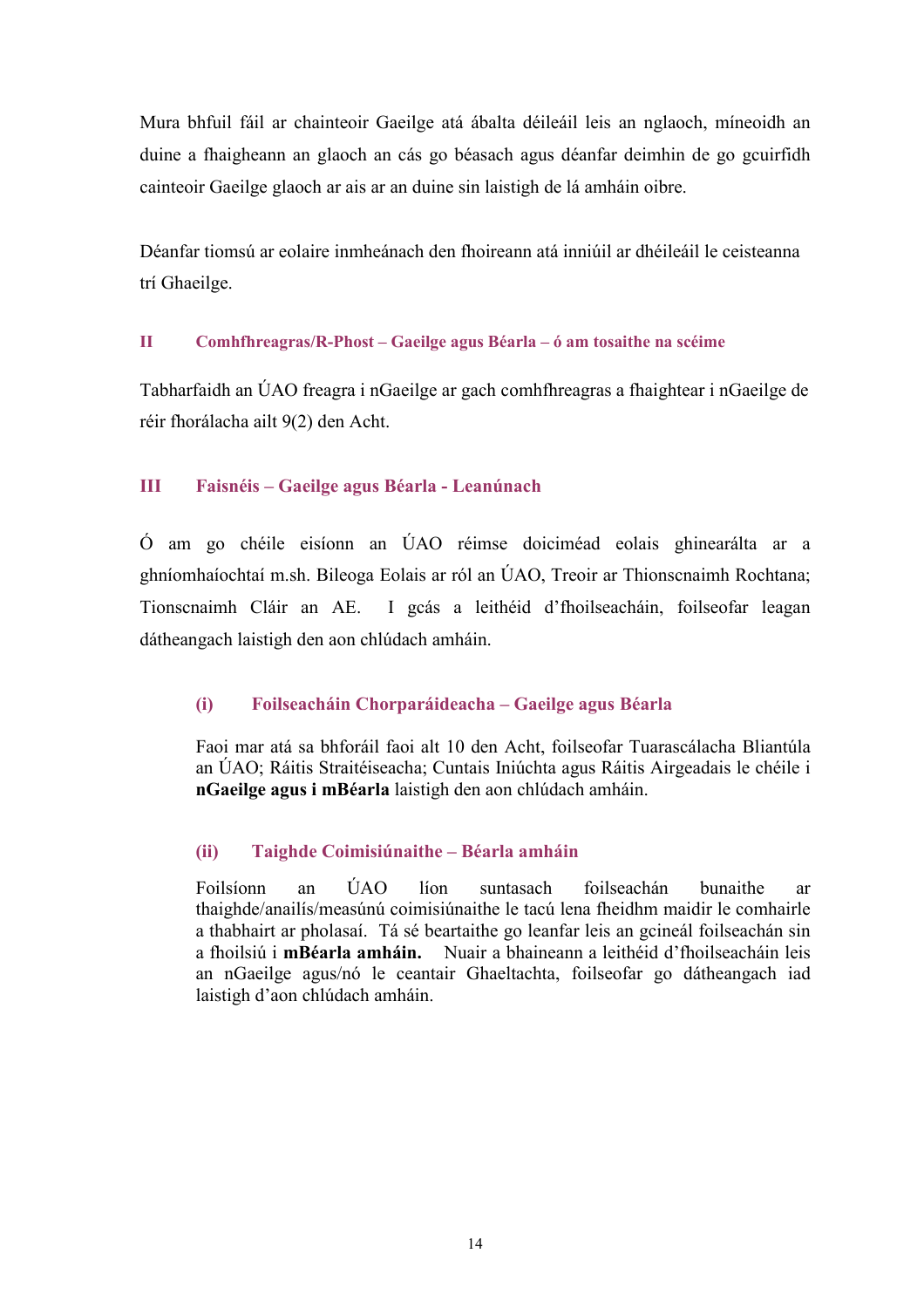#### (iii) Foirmeacha Iarratais – Gaeilge agus Béarla

Cuirfear foirmeacha iarratais do chláir iomaíocha cistiúcháin a bhaineann le gairmeacha ó institiúidí agus ó dhaoine aonair ar mholtaí/aighneachtaí a chur ar fáil go dátheangach laistigh den chlúdach céanna ach amháin nuair nach mbeadh sé praiticiúil mar gheall ar mhéid, nádúr nó leagan amach an doiciméid.

#### (iv) Eisiúintí Nuachta – Gaeilge agus Béarla

Foilsítear eisiúintí nuachta i mBéarla faoi láthair.Ó thosach na scéime, foilsigh an ÚAO 50% dá eisiúintí nuachta in aghaidh na bliana i nGaeilge ar ár suíomh gréasáin agus i gcruachóip i rith tréimhse na scéime seo ar dháta an fhoilsithe.

#### (v) Óráidí – Gaeilge agus Béarla

Is i mBéarla a dhéantar óráidí faoi láthair.Foilseoidh an ÚAO leaganacha Gaeilge de na trí phríomhóráidí ar ár suíomh gréasáin gach bliain ag an am ar a ndéantar seachadadh ar an leagan Béarla.

#### (vi) Doiciméid Tairisceana – Béarla amháin

De bhrí an nádúr teicniúil a bhaineann lena leithéid de dhoiciméid go minic agus an líon beag de sholáthróirí ionchasacha, tá sé beartaithe gur i mBéarla amháin a fhoilseofar a leithéid de dhoiciméid.

#### (vii) Suíomh Gréasáin – Gaeilge agus Béarla

Tá athdhearadh á dhéanamh faoi láthair ar shuíomh gréasáin an ÚAO.Soláthrófar gach faisnéis seasta agus ginearálta agus na huirlisí nascleanúna i ngach rannóg den suíomh gréasáin go dátheangach faoi dheireadh na scéime.Cuirfear na réimsí breise seo a leanas ar fáil go dátheangach freisin.Gairmeacha ar Mholtaí ó IAOideanna do thacaíocht faoi Thaighde, Nuálaíocht Straitéiseach; Tionscnaimh Scileanna agus RochtanaSonraí ar Chláir Saoraistritheachta EorpachaEisiúintí Nuachta - 50% díobh sin a eisítearÓráidí – 3 phríomhóráid in aghaidh na blianaV

#### IV Seirbhísí Ríomhaireachta

Tá an tAonad TF freagrach as seirbhísí ríomhaireachta a sholáthar don ÚAO.Tabharfaidh an tAonad comhoibriú iomlán lena chinntiú go mbeidh tacaíocht TF ar fáil chun cabhrú le seirbhís níos fearr a sholáthar i nGaeilge:

- Ach na bogearraí iomchuí a bheith ar fáil, cuirfear aon gnáththeachtaireacht/séanadh ar chomhfhreagras r-phoist etc ar fáil i bhfoirm dátheangach faoi Iúil 2008.
- Cinnteoidh an ÚAO go gcuirfear na córais ríomhaireachta atá ann, nuair is gá é, in oiriúint nuair a bheidh an chéad chothabháil eile pleanáilte nó obair nuashonraithe á dhéanamh. Beidh aon chóras nua comhoiriúnach. Ní sholáthraíonn an ÚAO seirbhís idirghníomhach faoi láthair.
- Tabharfar aon tseribhís nua idirghníomhach isteach go dátheangach.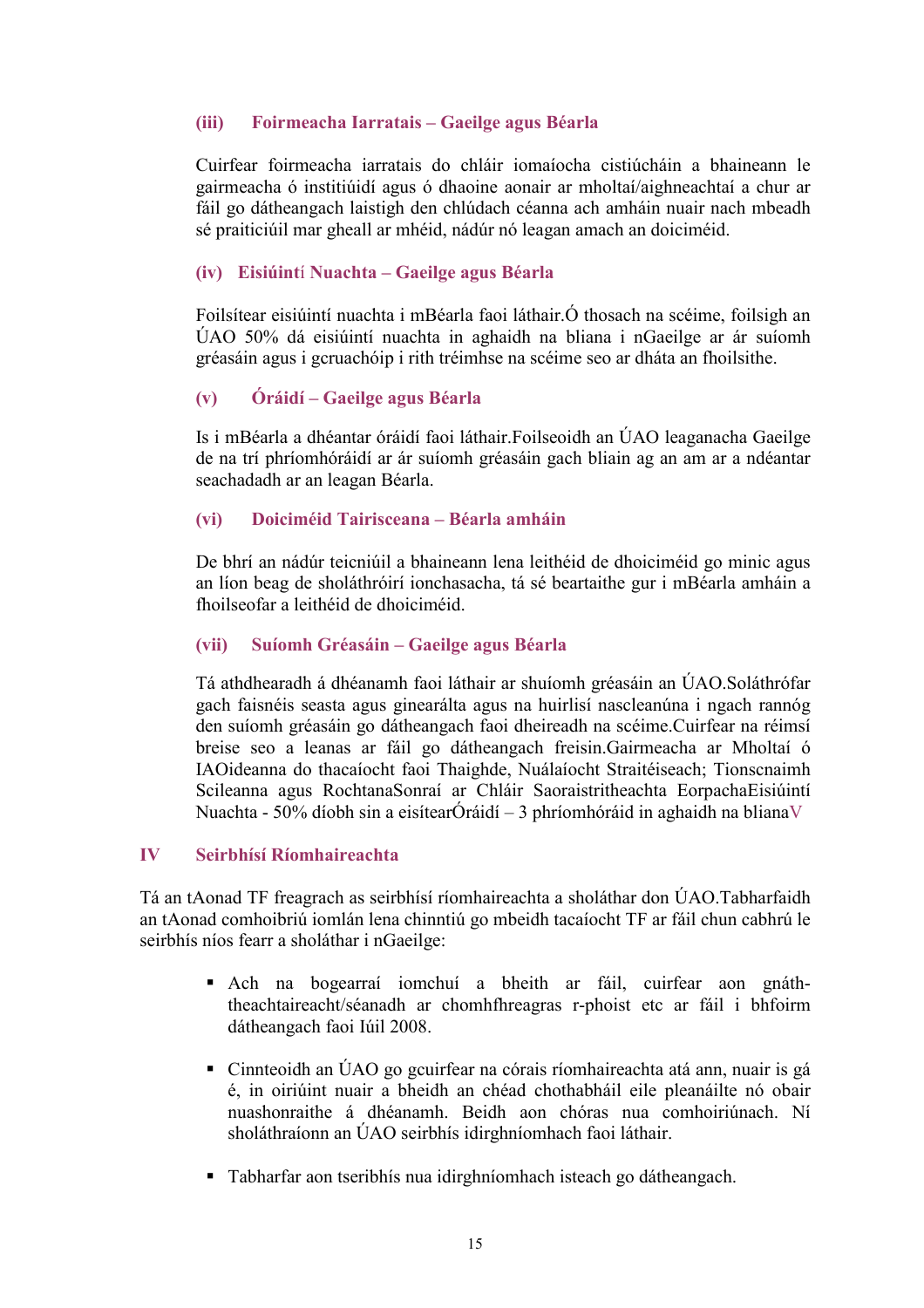Cabhróidh an ÚAO leis an fhoireann go léir a scileanna sa Ghaeilge a fhorbairt thar tréimhse ama agus é ar intinn go mbeadh duine i ngach rannóg a bheidh in ann seirbhís dátheangach cuntair duine le duine a sholáthar i nGaeilge ar dtús – tabharfar tosaíocht do na rannóga sin a bhíonn ag déileáil leis an bpobal - Gnóthaí Faisnéise & Pobail agus an Oifig Náisiúnta Rochtana.I gcaitheamh na scéime seo, déanfaidh an ÚAO forbairt ar scileanna Gaeilge na foirne sna réimsí seo a leanas:

- Cláir Thaighde
- Deontais Athfhillteacha agus Caidreamh Tionsclaíoch
- Aonad na nInstitiúidí Teicneolaíochta
- **Forbairt Caipitil**
- Polasaí agus Pleanáil, Staitisticí agus Scileanna
- Cláir Eorpacha
- Staitisticí Pearsanra agus Cuntais agus Seirbhísí TF

#### Seirbhís do Chustaiméirí maidir leis na forálacha a bhfuil imlíne orthu sa dréachtscéim

Ag teacht leis an bPlean Seirbhíse Ardchaighdeáin do Chustaiméirí, má bhíonn duine míshásta le cinneadh/gníomhaíocht nó eile a deánadh maidir le soláthar seirbhíse nó seirbhísí trí Ghaeilge, is féidir leis/léi scríobh chuig an bPríomhfheidhmeannach a dhéanfaidh imscrúdú ar an scéal.Fiosróidh sé/sí an gearán féachaint an raibh an cinneadh a déanadh de réir Acht na dTeangacha Oifigiúla 2003 agus Dréachtscéim an ÚAO nó na prionsabail cothromais agus dea-chleachtais riaracháin a nglactar go coitianta leo.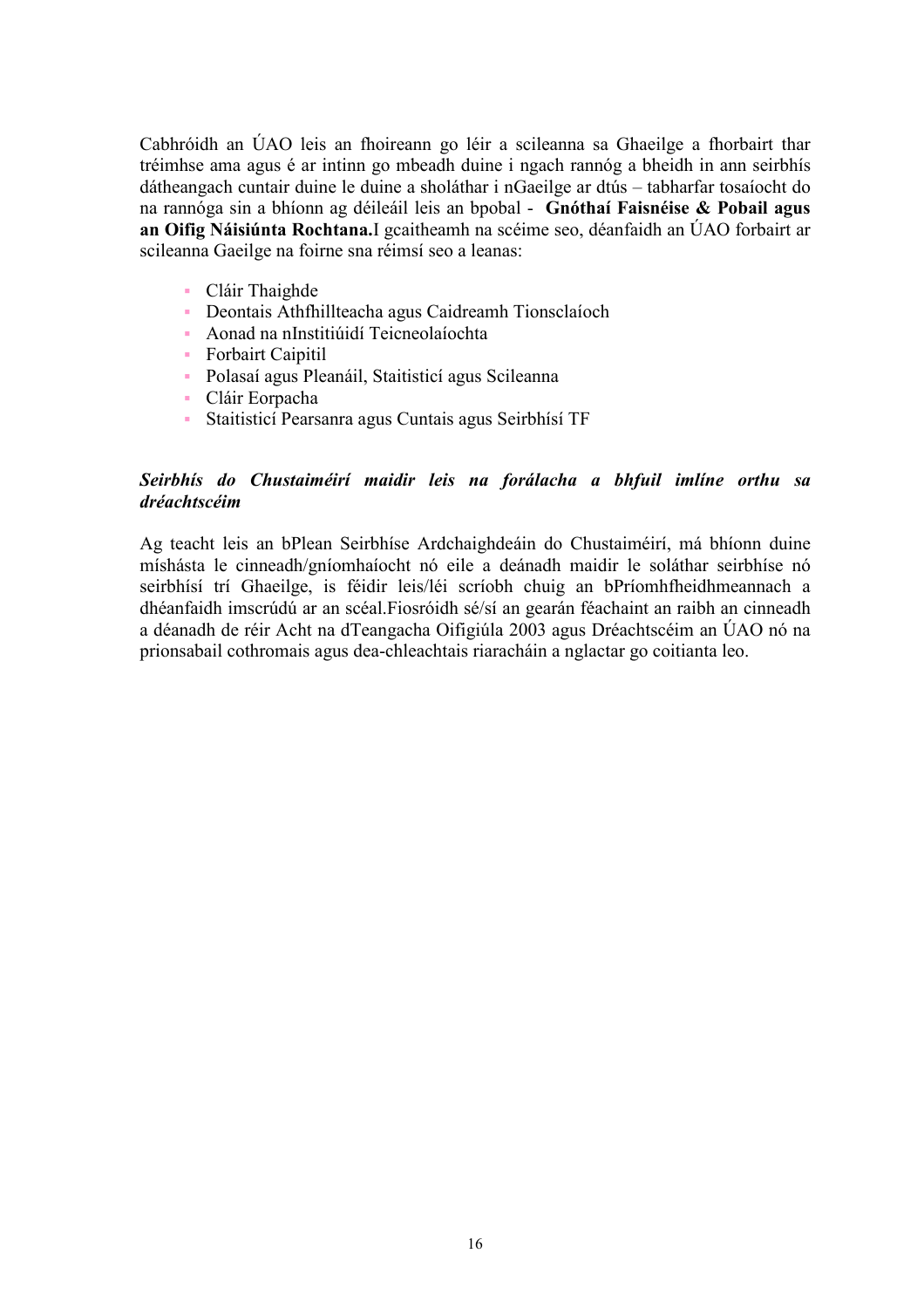## Caibidil 3 Forbairt Foirne

Faoi láthair, tá triúr de phearsanra an ÚAO atá líofa sa Ghaeilge agus iad in ann seirbhís iomlán a thairiscint sa teanga.I gcaitheamh trí bliana na Scéime tá sé beartaithe an líon seo a ardú go cúigear chomh maith le méadú ar inniúlacht cúigir eile den fhoireann.Beidh inniúlacht sa Ghaeilge sonraithe mar cháilíocht inmhianaithe i ngach earcú do phost.Lorgófar cúnamh ó Chomhairleoir Oiliúna Gaeilge ón taobh amuigh chun comhairle a fháil ar an gcleachtas is fearr sa réimse seo.Beidh an Ceannasaí Riaracháin agus an tOifigeach Gaeilge freagrach as forálacha na scéime seo a chur i bhfeidhm.

#### Clár Feasachta Teanga

Tá sé beartaithe dhá imeacht in aghaidh na bliana a eagrú a bheidh dírithe ar fheasacht níos fearr ar an nGaeilge a mhéadú agus ar a tábhacht do gach ball den fhoireann – dob fhéidir leis seo réimsí seachas iad sin a bhaineann leis an teanga, ach iad sin a bhaineann le ceol, ealaín, rince, drámaíocht, stair agus réimsí eile chomh maith.Dob fhéidir na himeachtaí a chur ar siúl go hinmheánach nó go seachtrach.

#### Cúrsaí Foirmeálta don Fhoireann a sholáthraíonn seirbhísí trí Ghaeilge le tacaíocht turais staidéir ar an nGaeltacht nuair is cuí

#### Limistéar Oibre – Fáiltiú

 Fáilteoir – Tá sé beartaithe eagrú a dhéanamh ar chúrsa oiliúna a ndearfaí d'aon toisc a thógfaidh ar inniúlacht an fháilteora agus an duine sealaíochta atá ann faoi láthair.

#### Limistéar Oibre – Gnóthaí Faisnéise agus Pobail

 Ceannasaí Cumarsáide – tá ceapachán déanta sa réimse seo.Tá inniúlacht sa Ghaeilge ag an té a ceapadh agus cuirfear clár cuí oiliúna ar siúl más gá a scileanna sa réimse seo a fheabhsú. Cabhróidh an tÚdarás le baill den fhoireann a bhfuil ar a gcumas cheana féin seirbhísí a sholáthar trí Ghaeilge forbairt agus feabhas a chur ar an gcumas sin.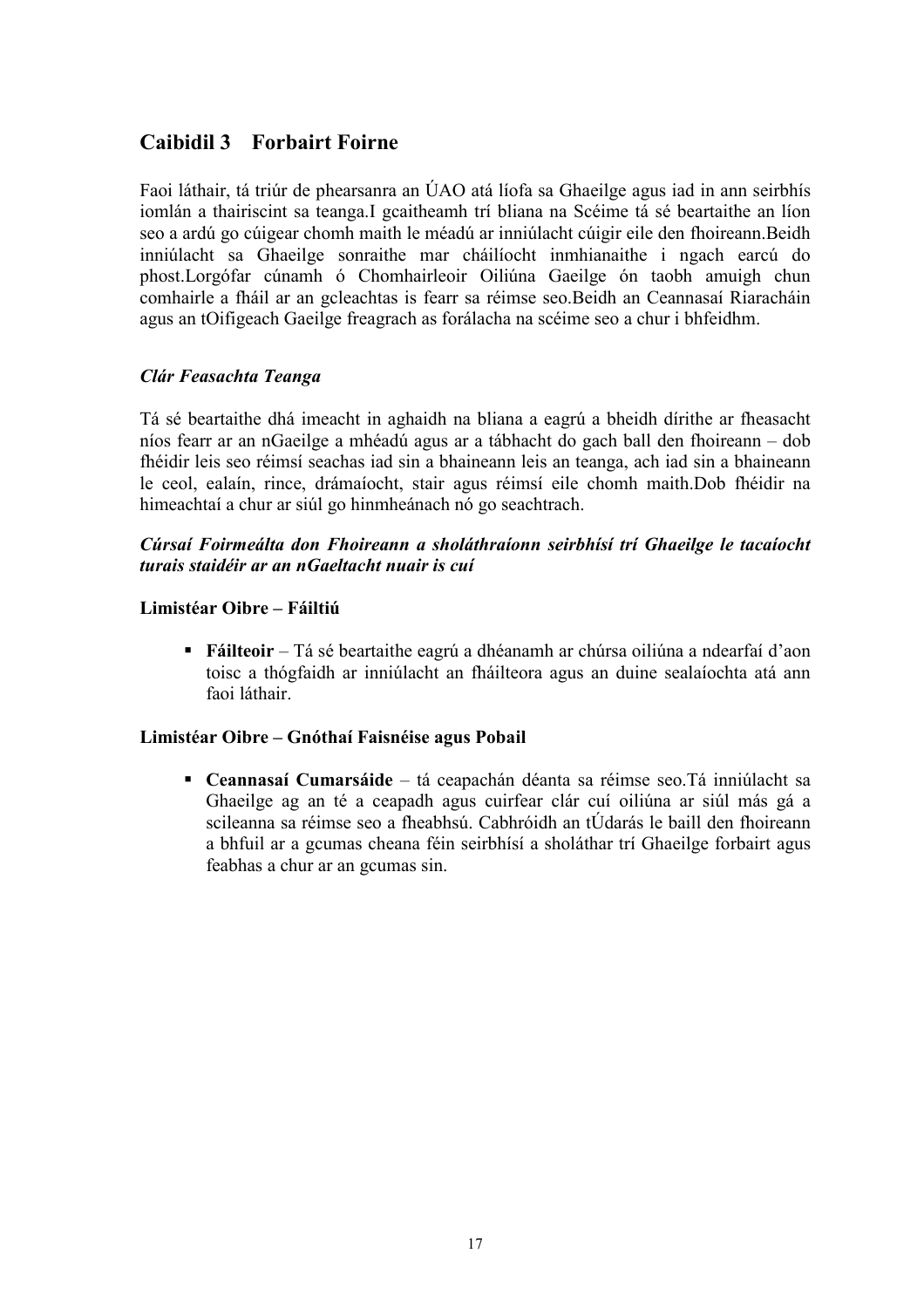## Caibidil 4 Monatóireacht agus Athbhreithniú

Déanfaidh gach Ceannasaí Rannóige monatóireacht ar oibriú thiomantais na scéime agus deánfaidh siad deimhin de go gcomhlíontar na tiomantais sin.Tabharfaidh an tOifigeach Gaeilge tuarascáil bhliantúil don Phríomhfheidhmeannach ar fheidhmiúchán na Scéime.